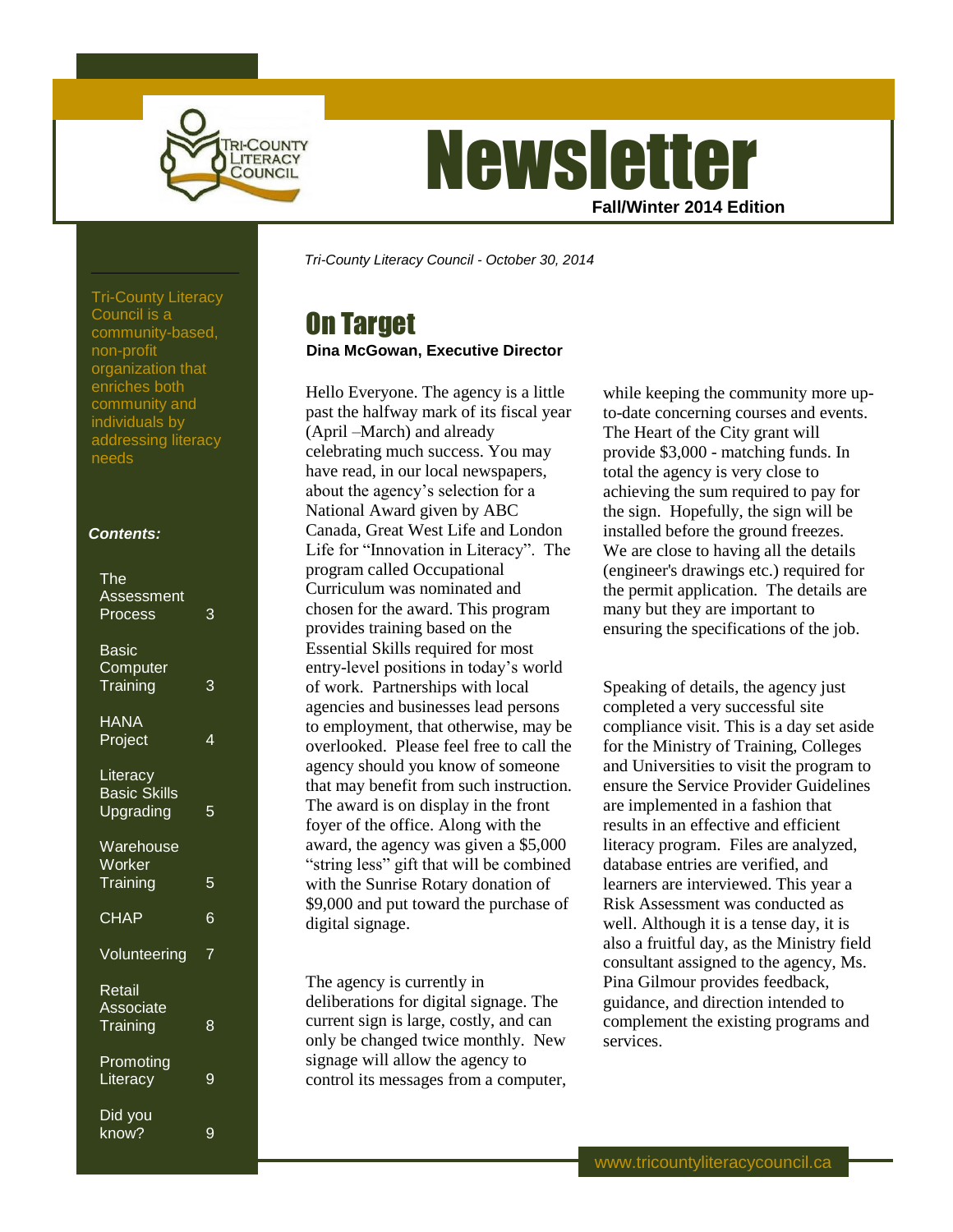# Newsletter **Newsletter Page 2 of 9**

# On Target (Continued)

Shortly after the visit, the agency receives a written report and areas in need of development are outlined. A plan to remedy such areas is drafted and returned to the consultant. The plan was forwarded to Ms. Gilmour today and I assure you it was one of the easiest this agency has undertaken. Two very minor points were stated, otherwise, the agency experienced its most successful site compliance visit on record. The Risk Assessment analysis states the agency is a "low risk". Several factors contribute to this type of success:

- Board of Directors who knows how to steer an agency
- creative and passionate staff who work well under pressure and equally well individually and/or in a team
- volunteers who work tirelessly and patiently to share the gift of literacy
- ministry consultant like Ms. Pina Gilmour who provides input and feedback on an ongoing basis

Of course, no visit is even necessary without learners. Our learners are eager, motivated and recognize the agency is but a brief stop, albeit an important stop in their journey toward employment, independence and/or further education.



In closing, I can tell you the agency is on course to successfully meet its annual targets. At the end of October the agency served 163 learners (160% of its annual target) and other dimensions recorded in EOIS-CaMS (provincial database) show:

- Customer Service is measured at 99% versus the provincial target of 90%
- Service Coordination is at 72% versus 50%
- Effectiveness is at 28% versus 30%
- The overall Service Quality score is 7.12% versus the provincial target of 5.90%

In short, the agency is busy and, for the most part, it is surpassing its goals.

Now, the Community Homework and After-School Program (C.H.A.P.) is open. Children can be seen studying and learning the skills they will need to continue to make our community grow.

Tri-County Literacy Council is proud of its contribution toward the creation of a community legacy.

Tri-County Literacy Council offers FREE training programs (from Literacy Basic Skills to Occupational courses) in the environment that best suits your learning style and goals. We provide:

- One-on-One **Tutoring**
- Small Group Classroom

Courses are offered at various times of the year, depending on labour conditions and learner needs.

Visit our website regularly; to learn about the latest FREE courses being offered, or call 613-932-7161.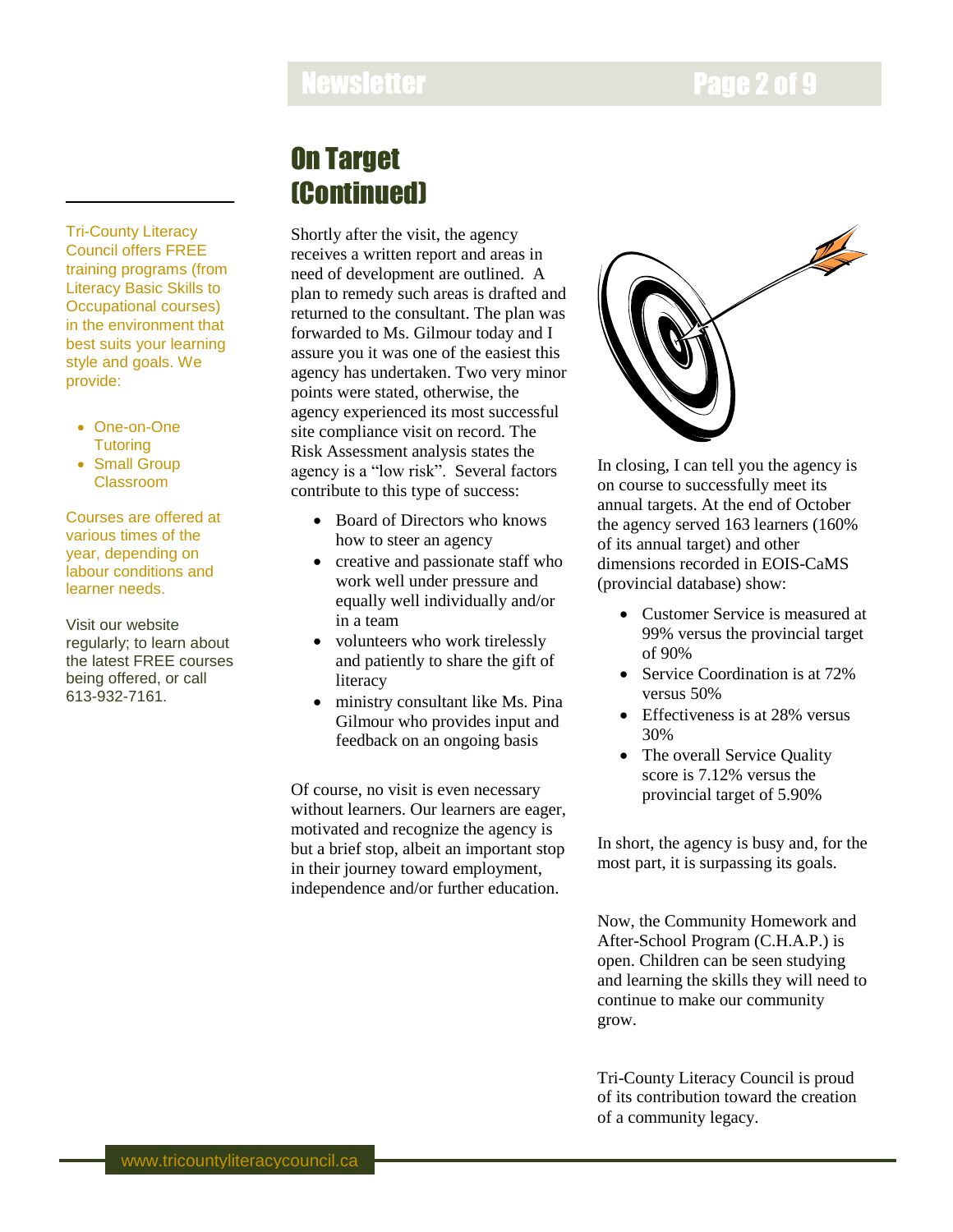# Newsletter **Page 3 of 9**

# The Assessment Process

### **Carolyn Eva, Educational Assessor**

The purpose of assessment at Tri-County Literacy Council is to ensure that you are registered in the correct program for your needs. Whether your goal is:

- employment
- apprenticeship
- secondary school credit
- post-secondary education
- independence

Our assessment process will help you define your goals and identify the steps needed to reach those goals.

Many people feel nervous and uncertain when beginning the assessment process. Making an appointment is the first step. During this appointment we will discuss

## Basic Computer Training

### **Kristina McDermid, IMS Coordinator & Literacy Trainer**

Everywhere you look you will find a demand for some form of Digital Technology, from the workplace to your own home. It surrounds us more and more every day. Employers are becoming more eager to find employees who can properly use Digital Technology. Simply by searching the Job Bank website, you see how essential computer use is.

Digital Technology doesn't only include computers - in fact the Ministry of Training, Colleges and Universities includes the following items for training:

- Cell phones to send text messages
- Personal computers to produce documents
- Internet to find information
- Debit machines for banking
- Online banking websites
- Alarms for various uses

your background, school experiences, goals, and work history. The next step is a combination of formal & informal testing.

I am here to guide you through this process and I understand that many people don't like tests. The testing tools that I use will be based on your goals and abilities. I'm looking to find your strengths, as well as the areas you may need to work on. Your results will give me clues about your learning style and needs.

Finally, together we decide on the best program option for you. I will answer any questions you might have about the next step of your literacy journey.



Tri-County Literacy Council offers Digital Technology training, at various times of the year, in a small group or one-on-one with a tutor. Such a class is starting November 10, 2014. It will run 4 days per week during the morning and will introduce learners to the basics of computer use. Some of the topics included in this training are:

- **Terminology**
- Email
- Social Media
- Your Computer Files
- Safety and Security
- The Internet
- Microsoft Word
- And more

For more information on the class, to know when the next course will run, or to register, call Kristina at (613) 932-7161. Please note that the focus of this training is for employment purposes. Referrals to other agencies may also be made.

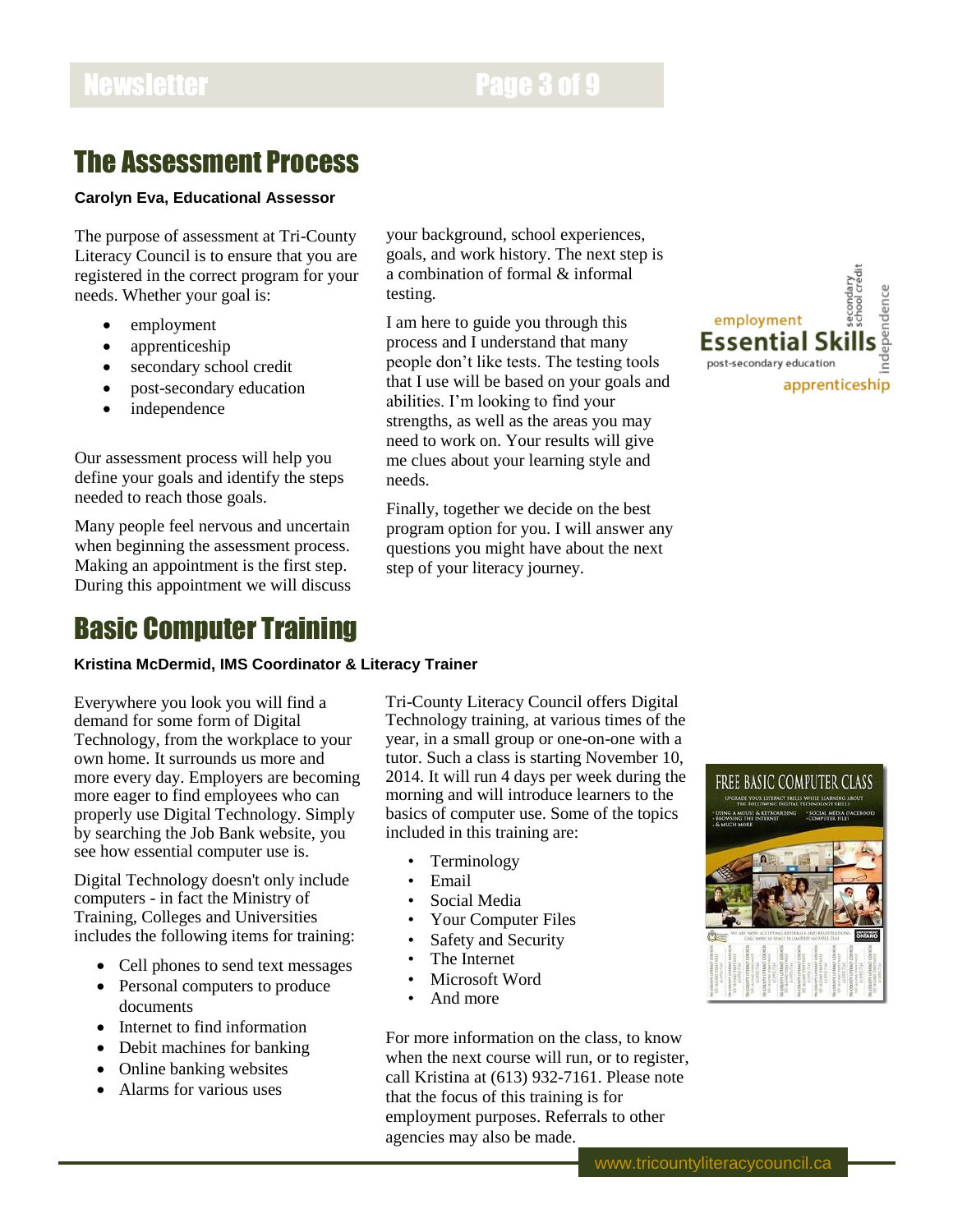## Home and Not Alone (HANA) - Computer Connections for Isolated Seniors

## **Danielle Bray, HANA Project Coordinator**

Tri-County Literacy Council will soon be releasing a user manual for seniors 65+ to self-learn how to use a computer and search the World Wide Web to stay in touch with family, friends, and community. The title of this project is Home and Not Alone (HANA) – Computer Connections for Isolated Seniors.



Manual topics (based on free online programs, websites, and tools) will include:

- Email
- Saving photos and other files
- Video calling
- Viewing the world by virtual globe and live Web cams
- Searching the World Wide Web
- Booking local medical laboratory tests (shorter wait times)
- Where to use a computer and Internet service for FREE

Printed manuals will be available to seniors 65 years of age or more, free of charge, while quantities last (at Tri-County Literacy Council and various organizations throughout the region), with the understanding that feedback related to this learning experience is required by our funder, in order to assess the project's "effectiveness" (seniors *may* be contacted for their opinion, should they not have already done so via manual surveys). These guidebooks are expected to be available in the late fall/early winter.

As part of this project, seniors may also apply to:

- Borrow a laptop from Tri-County Literacy Council, in order to decide if they would like to buy a computer in the future (home Internet service will be needed to do the manual's exercises)
- Be matched with a one-on-one tutor, should they want help with this learning experience

If you are a senior resident of Stormont, Dundas and Glengarry or someone who works with seniors (especially those that are isolated), call 613-932-7161 and ask for the HANA Project Manager.

The HANA Project is made possible due to the funding of the New Horizons for Seniors Program.

*"It does not matter how slowly you go, as long as you do not stop."*

Confucius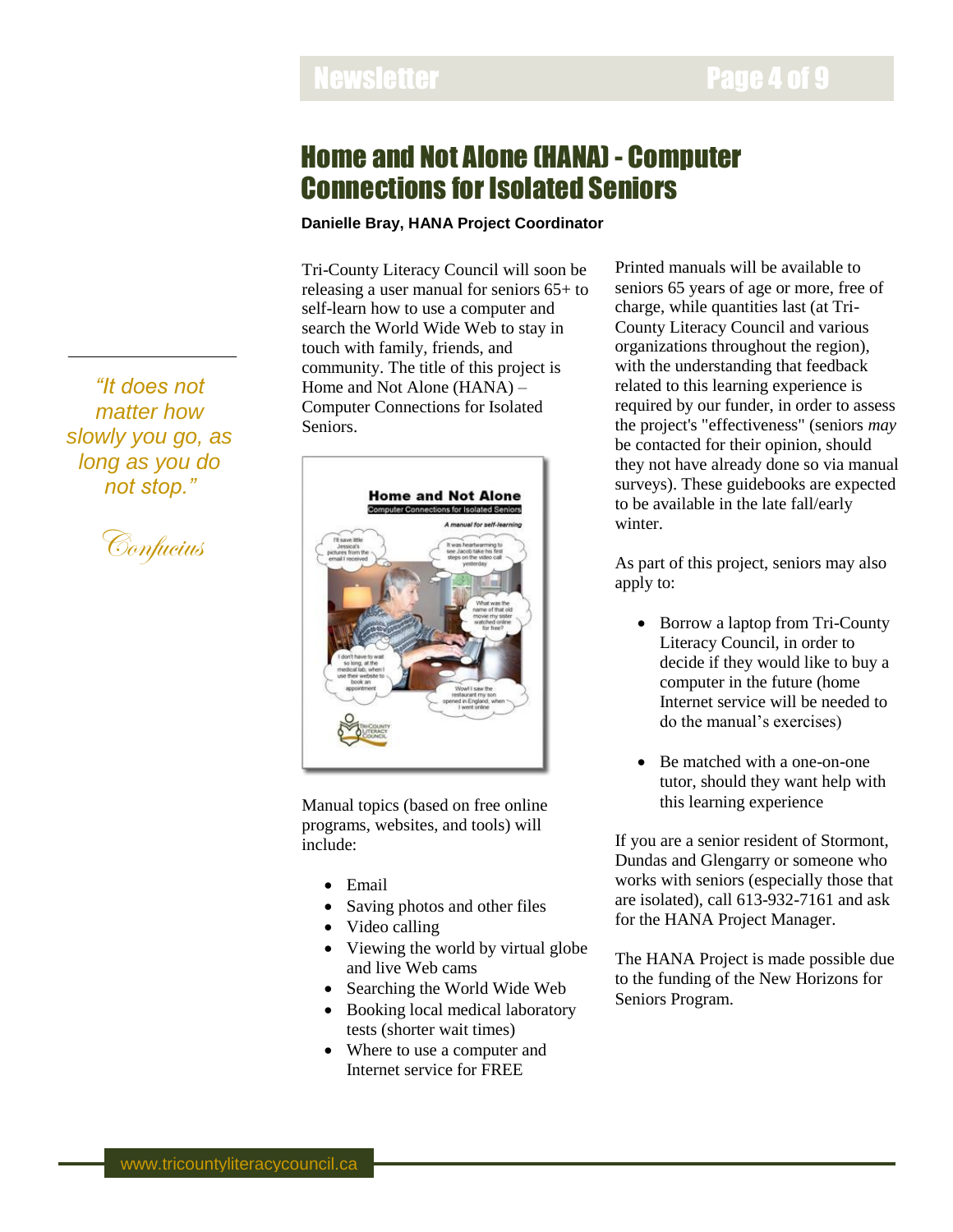# Literacy Basic Skills (LBS) Upgrading

### **Nancy Pilote, Literacy Trainer**

The students from the Literacy and Basic Skills class continue to work on developing their 9 Essential Skills to achieve their individual goal paths. These goal paths range from:

- employment
- post-secondary education
- apprenticeship
- secondary school credit
- independence

Practical tasks beneficial to everyday life, such as applying learned addition and subtraction to understand ones phone bill are practiced regularly.

During the recent municipal elections, LBS learners researched the electoral candidates and held a mock election, to compare their results to the actual elections. Not only did they learn how to perform a computer search, they also learned the benefits of choosing a

mayor and city councilors, as well as identifying their assigned roles.

Learners recently completed their portfolio reviews. This gives students the opportunity to provide input into their individual learning plan and adjust the plan if necessary. It helps them stay focused on their ultimate goal. Making and demonstrating progress in the LBS classroom creates the bridge to the next stage of their journey.

## **Sponsor a Book**

If you would like us to purchase a book or a resource in memory of someone, or as a special gift like a birthday or retirement, we will place a nameplate in the book. It will read that you donated it and include the name of your chosen person.

The book will be placed in our Lending Library.

As well as, giving a gift to your friend, you will be giving the gift of literacy to a learner.

# Warehouse Worker / Material Handler Training

### **Nancy Pilote, Literacy Trainer**

This 10th Warehouse Worker / Material Handler occupational training session graduated 13 learners.

Training is based on the 9 Essential Skills, as they relate to a Material Handler's responsibilities. This 8-week program develops workplace, literacy, and numeracy skills, as well as transferable skills for entry-level positions.

The students are supplied math books which focus on calculating areas, perimeters, and volume. The following is a sample learner challenge for you to try:

## *How many 16 cm3 boxes can fit in a cargo van with a holding area of 1,926 and a height of 12 cm?*

Assessments, milestones, and testing are conducted throughout the course.

Many classroom activities use authentic workplace materials to prepare the students for real job tasks.

The highlight of the course for many students is the visit to the Benson Auto Parts warehouse, where an explanation of the various jobs and processes of a warehouse are provided by a tour guide.

The demand for the Warehouse Worker program continues to be strong. This is likely based on the number of positions available at the moment and because new facilities are planned.



Pictured Front: Literacy Instructor. Back: October 2014 Warehouse Worker/Material Handler Graduates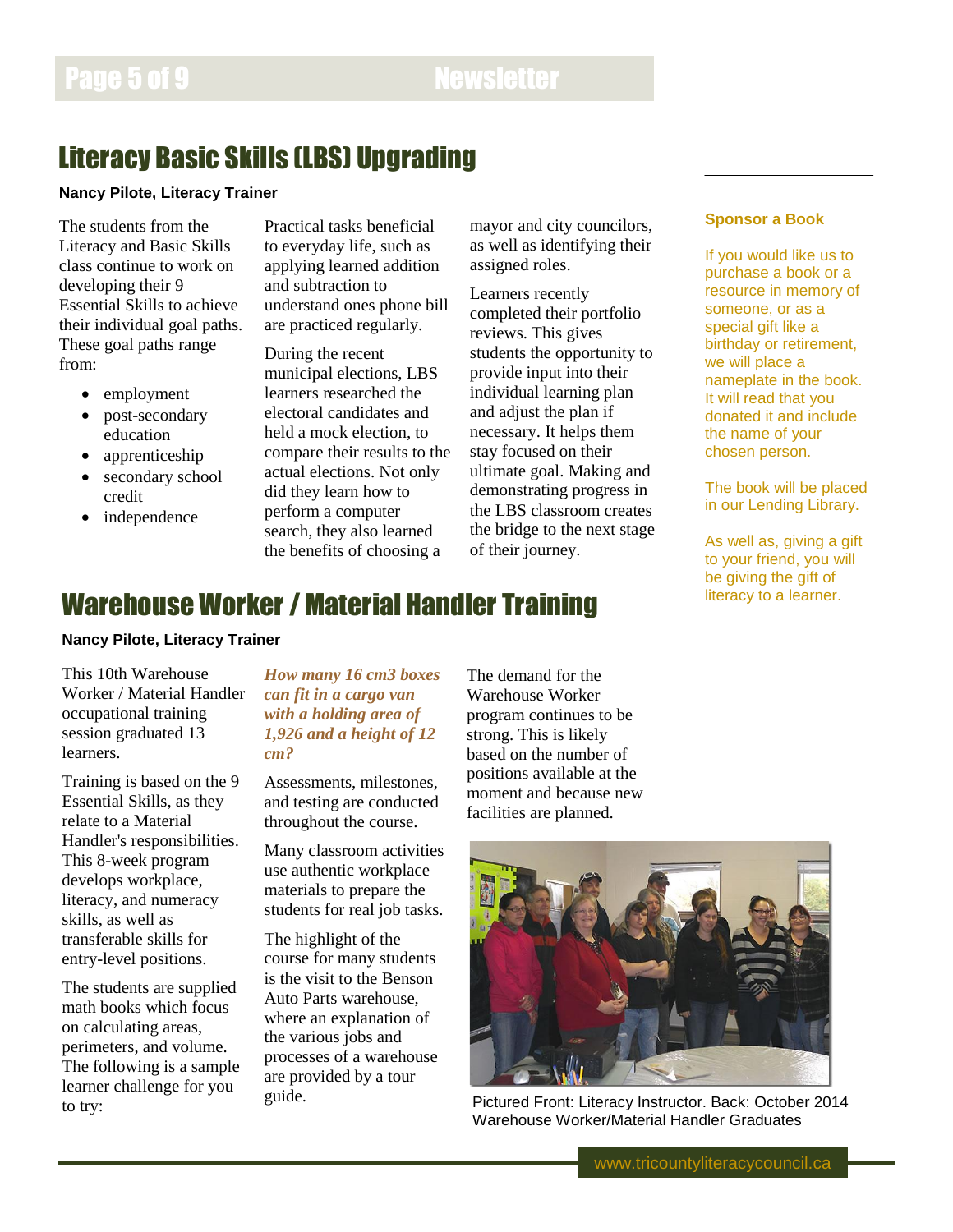# Newsletter **Newsletter Page 6 of 9**



### **Tri-County Literacy Council Board of Directors**

Carol Potts, **Chairperson** 

Shirley Fraser, Acting Treasurer

Catherine Levac, **Secretary** 

Angus Kelly, Property Manager

Barbara Petepiece, Member at Large

Dina McGowan, Executive Director

# The Community Homework & After-School Program (CHAP)

**Kimberley Timalsina, CHAP Coordinator Lauren Boucher, Assistant Teacher**

The Community Homework The children will have the & After-School Program (CHAP) is operating once again for the 2014-2015 school year. The program focuses on the growth and learning of children ages 4- 13.

CHAP will assist students with daily homework completion in a variety of subject areas. The children will have a personalized binder geared to their learning and academic needs. The materials will help them strengthen skills in the subject areas that they are struggling with. In addition to this, the CHAP teachers are currently planning and organizing ongoing activities to help enhance academic and social skills. This will include:

- Weekly Math Mad Minute
- weekly book club
- journal writing and creative thinking
- book reports
- skill building activities

opportunity to do some hands-on learning with science experiments, art activities, and computers.

CHAP embraces all learning styles. This includes visual, auditory and kinesthetic.

Some time will be spent on occupations and careers. The goal of this is to help students in junior grades begin thinking about where their interests lie. A variety of people from the community will be coming in to speak to the children. These include a doctor, firefighter, police officer, writer, and photographer.

This year CHAP will also be addressing character building and growth. The children will focus on the importance of connecting with and helping the community. This includes:

- respect and showing appreciation for the elderly
- kindness towards the community (by donating to the Agape Centre)
- courage and selfesteem building
- good citizenship by contributing and giving back to the community

We look forward to another exciting and successful year!

**The Royal Bank of Canada makes the Community Homework & After-School Program possible.**

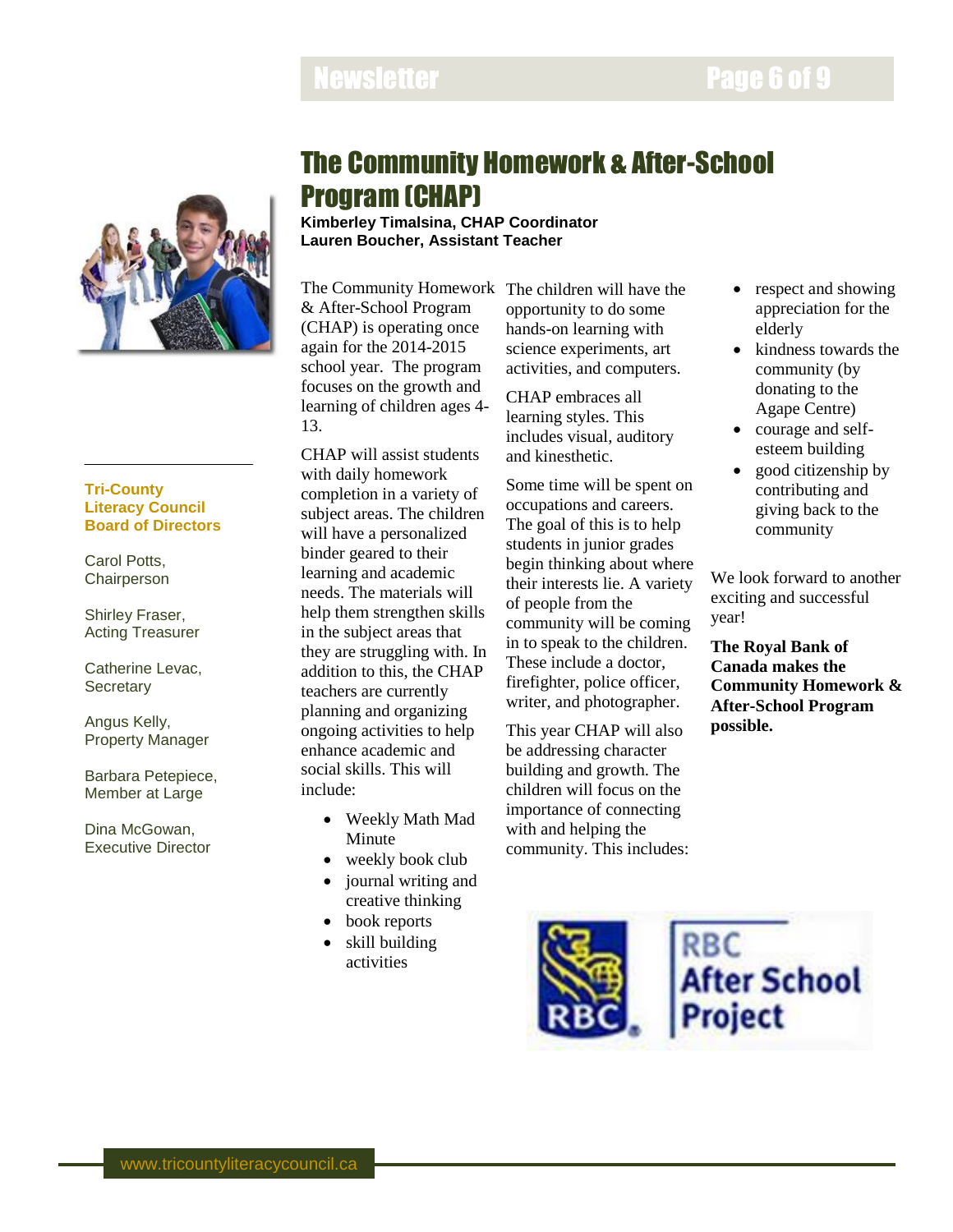# Volunteering is Good for You & Your Community

### **Carol Anne Maloney, Coordinator of Volunteers & Literacy Trainer**

Without volunteers our community and country would be substantially different.

Each year Canadians give their time to 175,000 non-profit organizations. Unfortunately, statistics reveal that only 1 in 3 Canadians chooses to volunteer. Even more surprising is the fact that nearly 75% of the total number of volunteer hours come from less than 10% of all Canadians (Source: Volunteer Canada). Research reveals that volunteering is a great way to:

- Put free time to good use
- Meet new people
- Gain experience
- Take on new challenges
- Feel good and build self-esteem
- Keep your mind active
- Stay healthy

In a recent study commissioned by Volunteer Canada, Manual Financial and Health Canada, Dr. Neena Chappell, Director of the Centre on Aging, University of Victoria, examined the link between volunteering and health. Dr. Chappell concluded, "People who give their time to a volunteer activity, especially if it involves others, are happier and healthier in their later years. In addition she suggests, "Volunteering is a people-to-people business. A lot of benefit comes from being in touch with others and having an impact on their lives".

Tri-County Literacy Council volunteers make a big impact on our students' lives. Through volunteers' mentorship, they empower students through literacy. By expanding their world, students gain self-esteem and hope for a better future for themselves and their families. We are fortunate to have so many generous individuals living in our community. **Thank you.** Ways our volunteers are making a difference include:

- One-on-One Tutoring Program
- Community Homework & After-School Program (CHAP)
- Administrative Assistant
- Instructor's Assistant
- Guest Speaker
- Board Member

**The One-on-One Tutoring Program is made possible due to the generous funding of the United Way.**

*"In a gentle way, you can shake the world."*





**United Way Centraide** Stormont, Dundas & Glengarry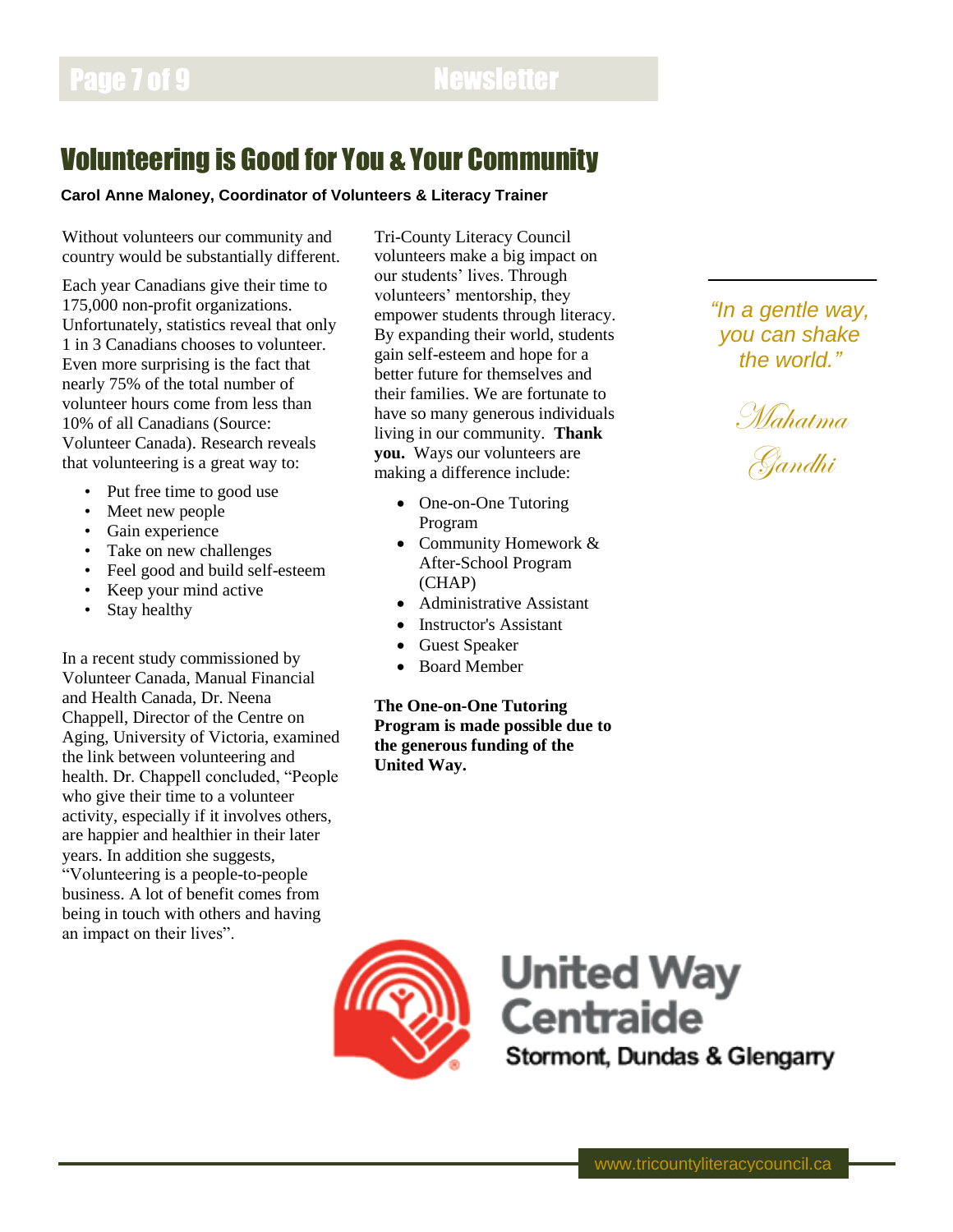# Newsletter **Page 8 of 9**

# Retail Associate Training

## **Carol Anne Maloney, Coordinator of Volunteers & Literacy Trainer**

We have just completed another 8-week Retail Associate training course, which graduated 16 students.

Throughout the training, students worked through a manual designed to help them find employment in the Retail Industry. This manual was created in partnership with Literacy Link Eastern Ontario and Prince Edward Learning Centre and focused on the 9 Essential Skills needed for the workplace. These are:



6-Working with Others 7-Thinking Skills 8-Computer Use 9-Continuous Learning Throughout the program, local business entrepreneurs shared with learners, which attributes and skills they look for in potential employees.

Life Coach, Tracy O'Flaherty got students' job search off to a positive start, by inspiring them.

We thank Job Zone for conducting mock interviews, as well as Value Village who gave students the opportunity to experience the Retail Industry first-hand, as part of a Job Placement opportunity. We also thank TSC Stores for interviewing our qualified graduates.

Ruth Laplante, Bookkeeper

Danielle Bray,

**Coordinator** 

Nancy Pilote, Literacy Trainer

Tri-County Literacy Council Staff Members

Dina McGowan, Executive Director

Carolyn Eva, Literacy Assessor

Information Management **Systems** 

Kristina McDermid,

Carol Anne Maloney, Coordinator of Volunteers

Business Development

Kimberley Timalsina, CHAP Coordinator

Lauren Boucher, Assistant Teacher



Pictured: October 2014 Retail Associate Graduates